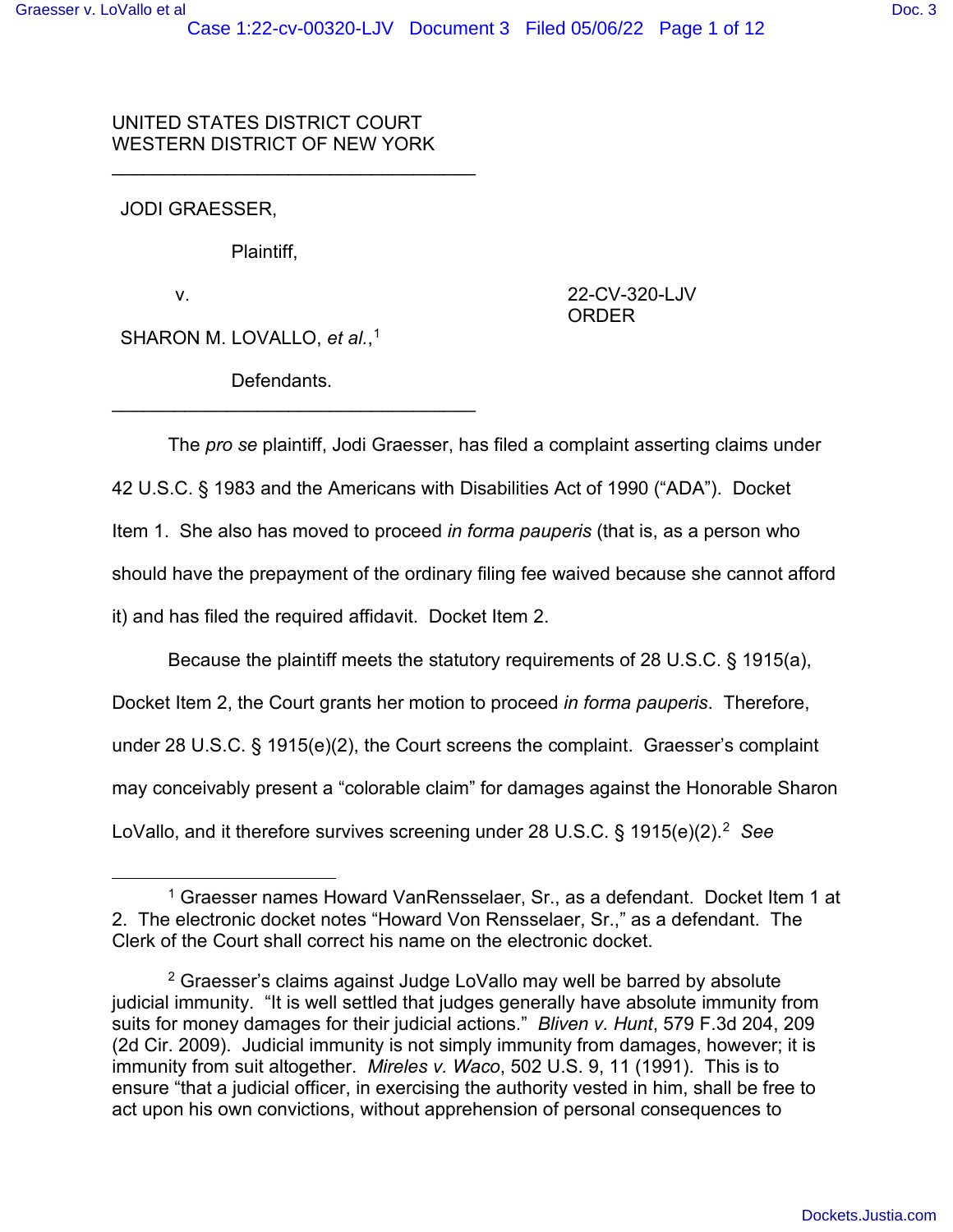## Case 1:22-cv-00320-LJV Document 3 Filed 05/06/22 Page 2 of 12

*Benitez v. Wolff*, 907 F.2d 1293, 1295 (2d Cir. 1990) ("*Sua sponte* dismissal of a *pro se* complaint prior to service of process is a draconian device which is warranted only when the complaint lacks an arguable basis either in law or in fact [or is] frivolous on its face or wholly insubstantial." (citations omitted)); *see also Pino v. Ryan*, 49 F.3d 51, 53 (2d Cir. 1995) (explaining that dismissal under Federal Rule of Civil Procedure Rule 12(b)(6) still may be appropriate notwithstanding a court's earlier finding that the complaint was not "frivolous" for purposes of section 1915(e)(2)).

But for the reasons that follow, certain of Graesser's claims are dismissed under section 1915(e)(2), and the remaining claims with be dismissed under section 1915(e)(2) unless she files an amended complaint correcting the deficiencies addressed below.

# **DISCUSSION**

Section 1915(e)(2) "provide[s] an efficient means by which a court can screen for

and dismiss legally insufficient claims." *Abbas v. Dixon*, 480 F.3d 636, 639 (2d Cir.

2007) (citing *Shakur v. Selsky*, 391 F.3d 106, 112 (2d Cir. 2004)). The court shall

dismiss a complaint in a civil action "at any time if the court determines that . . . the

himself." *Bradley v. Fisher*, 80 U.S. 335, 347 (1871). Judicial immunity therefore does not give way even to allegations of bad faith or malice. *Mireles*, 502 U.S. at 11. In fact, judicial "immunity is overcome in only two sets of circumstances." *Id*. "First, a judge is not immune from liability for nonjudicial actions, *i.e.*, actions not taken in the judge's judicial capacity." *Id.* "Second, a judge is not immune for actions, though judicial in nature, taken in the complete absence of all jurisdiction." *Id*. at 12. Because it is conceivable that one of those exceptions applies, the Court defers consideration of the applicability of judicial immunity until both sides can brief the issue—and better explain the facts—on a motion to dismiss.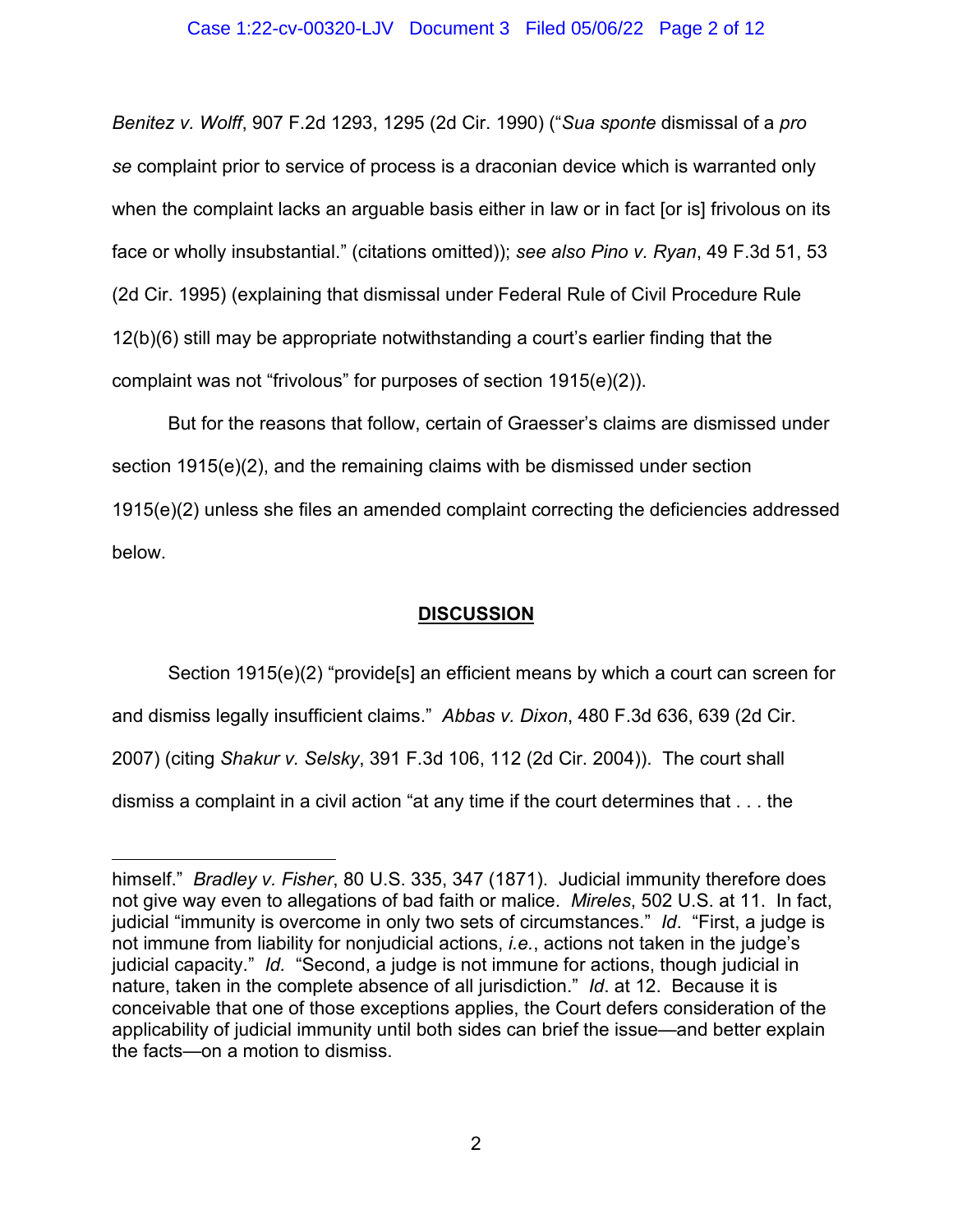### Case 1:22-cv-00320-LJV Document 3 Filed 05/06/22 Page 3 of 12

action . . . (i) is frivolous or malicious; (ii) fails to state a claim on which relief may be granted; or (iii) seeks monetary relief against a defendant who is immune from such relief." *See* 28 U.S.C. § 1915(e)(2). Generally, the court will afford a *pro se* plaintiff an opportunity to amend or to be heard prior to dismissal "unless the court can rule out any possibility, however unlikely it might be, that an amended complaint would succeed in stating a claim." *Abbas*, 480 F.3d at 639 (citation omitted); *see also Cuoco v. Moritsugu*, 222 F.3d 99, 112 (2d Cir. 2000) ("A *pro se* complaint is to be read liberally. Certainly the court should not dismiss without granting leave to amend at least once when a liberal reading of the complaint gives any indication that a valid claim might be stated." (quoting *Gomez v. USAA Fed. Sav. Bank,* 171 F.3d 794, 795 (2d Cir. 1999))). But leave to amend pleadings may be denied when any amendment would be "futile." *Cuoco*, 222 F.3d at 112*.*

## **I. SCREENING THE COMPLAINT**

In evaluating the complaint, the court accepts all factual allegations as true and draws all inferences in the plaintiff's favor. *See Larkin v. Savage*, 318 F.3d 138, 139 (2d Cir. 2003) (per curiam); *King v. Simpson*, 189 F.3d 284, 287 (2d Cir. 1999). "Specific facts are not necessary," and the plaintiff "need only 'give the defendant fair notice of what the . . . claim is and the grounds upon which it rests.'" *Erickson v. Pardus*, 551 U.S. 89, 93 (2007) (alteration in original) (quoting *Bell Atlantic Corp. v. Twombly*, 550 U.S. 544, 555 (2007)); *see also Boykin v. Keycorp*, 521 F.3d 202, 213 (2d Cir. 2008) ("[E]ven after *Twombly*, dismissal of a *pro se* claim as insufficiently pleaded is appropriate only in the most unsustainable of cases."). Although "a court is obliged to construe [*pro se*] pleadings liberally, particularly when they allege civil rights violations,"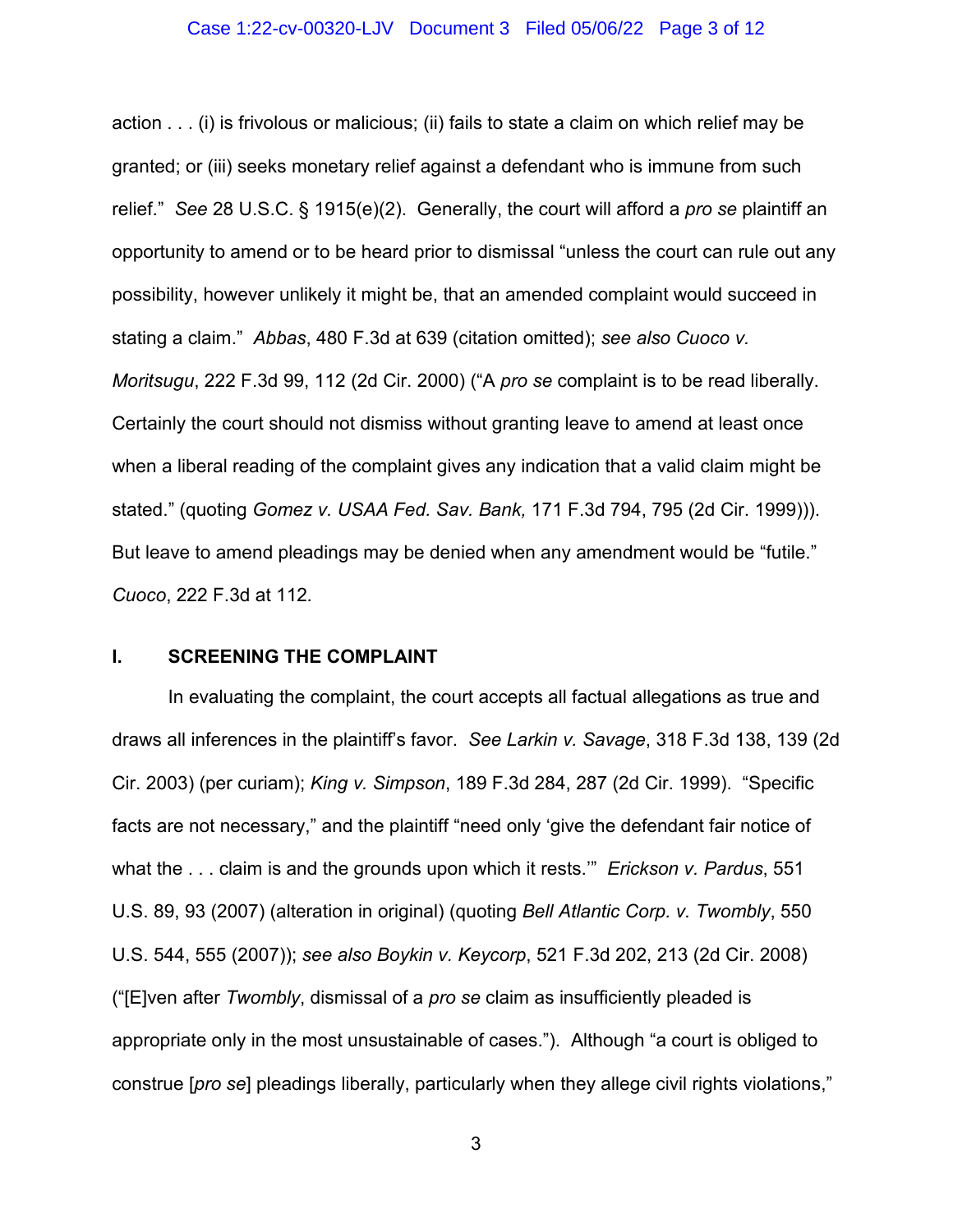### Case 1:22-cv-00320-LJV Document 3 Filed 05/06/22 Page 4 of 12

*McEachin v. McGuinnis,* 357 F.3d 197, 200 (2d Cir. 2004), even pleadings submitted *pro se* must meet the notice requirements of Rule 8 of the Federal Rules of Civil Procedure, *see Wynder v. McMahon*, 360 F.3d 73, 76 (2d Cir. 2004).

Graesser has sued the Honorable Sharon LoVallo, a New York State Family Court Judge in Erie County; Howard VanRensselaer, Sr., the Chairman of the Cattaraugus County Legislature; and Marie Cannon, the Commissioner of the Department of Social Services ("DSS"), for violating her due process rights.<sup>3</sup> Docket Item 1 at 2. A liberal reading of the complaint tells the following story.

Graesser is the mother of a son with a disability.<sup>4</sup> *Id.* at 3. In December 2019, Graesser's son was "taken after [an] ex-parte hearing." *Id.* "Erie County [Child Protective Services ("CPS")]/DSS took [Graesser's] son with no written or verbal warning." *Id.* at 4. Graesser was not told where her son was taken, but it appears that he was placed in foster care. *See id.* (seeking a review of son's treatment while in "forced foster care"). Graesser now faces termination of parental rights ("TPR")

<sup>&</sup>lt;sup>3</sup> The complaint instructs the reader to "see [the] affidavit of service document for [a] list of additional defendants." Docket Item 1 at 2. Although Graesser attaches an "affidavit" to the complaint, *see id.* at 6, that document does not list any additional defendants. Graesser also did not refer to any other individuals in the factual allegations of her complaint. *See id.* at 3-5. If Graesser intends to bring her claims against additional defendants, she should state the full names of the additional defendants in the case caption of her amended complaint and list the additional defendants as parties to the action.

 $4$  The complaint alleges that there were "constant and sudden changes of residence of special needs child." Docket Item 1 at 3. The Court assumes that Graesser is referring to her son and that he has one or more disabilities.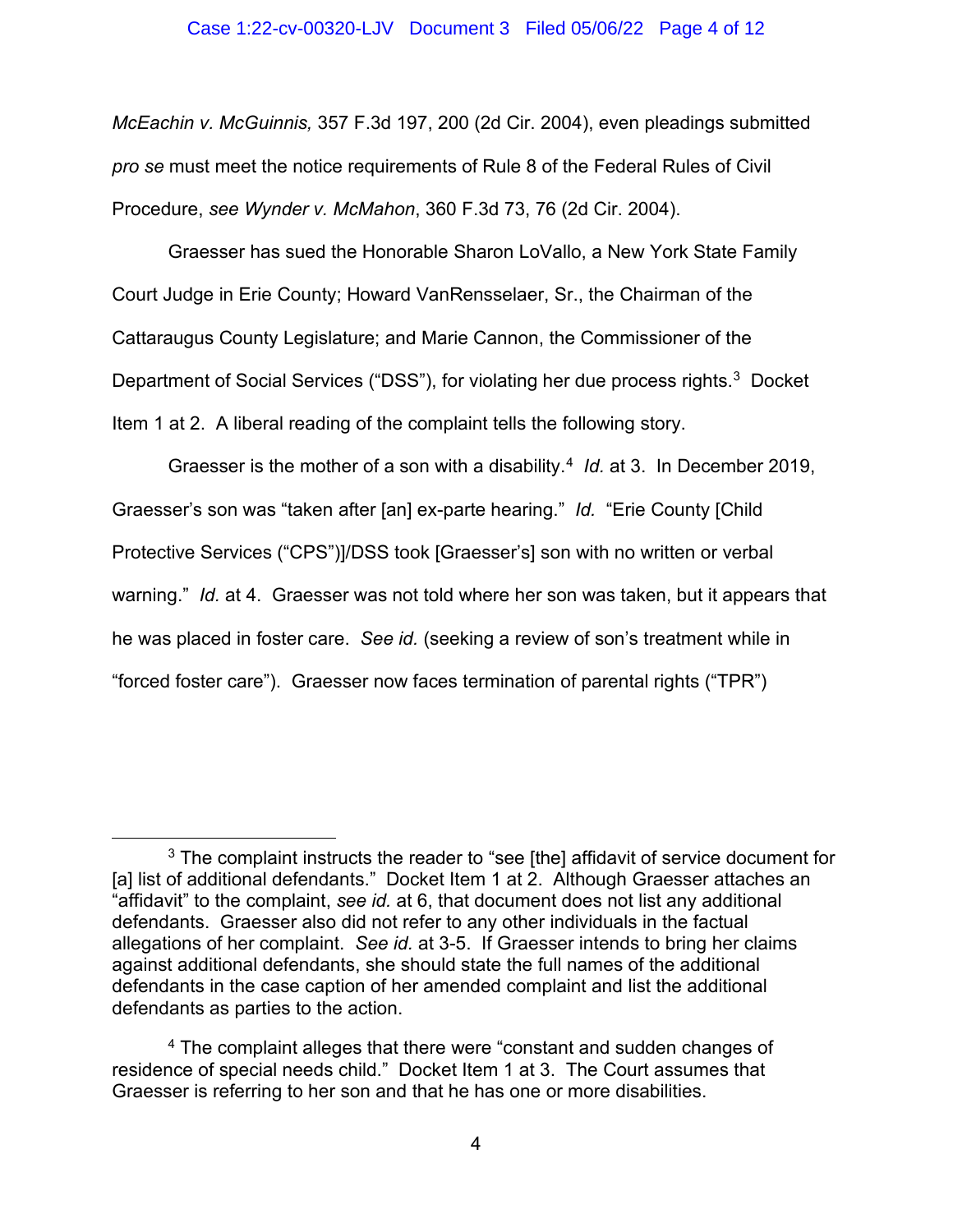## Case 1:22-cv-00320-LJV Document 3 Filed 05/06/22 Page 5 of 12

proceedings, <sup>5</sup> and she asks this Court to postpone the TPR trial set to commence on May 2, 2022. *Id.* at 5.

It also appears that there was or is a dispute about whether Graesser's son should receive certain vaccines and that Judge LoVallo "ordered [Graesser's] son to be vaccinated." *See id.* at 4. Graesser says that in ordering the child's vaccination, Judge LoVallo did not consult the child's "prior records" and "contravened [two] medical exemptions" noted "by medical doctors." *Id.* 

# **II. CLAIMS FOR INJUNCTIVE RELIEF**

Graesser asks this Court to "[f]acilitate the return of [her] son," *id.*, and to postpone the "TPR [t]rial commencing May 2, 2022[,] in Erie County," *id.* at 5. Given that the TPR trial was scheduled to commence May 2, 2022, the custody proceedings over Graesser's son apparently still are pending, $^6$  and the Court declines to exercise jurisdiction over Graesser's claim for injunctive relief.

In *Younger v. Harris*, 401 U.S. 37 (1971), the Supreme Court endorsed "a strong federal policy against federal-court interference with pending state judicial proceedings absent extraordinary circumstances." *Middlesex Cnty. Ethics Comm. v. Garden State Bar Ass'n*, 457 U.S. 423, 431 (1982). But under *Younger*, "district courts should abstain

<sup>&</sup>lt;sup>5</sup> The complaint refers to a "TPR [t]rial." Docket Item 1 at 5. The Court assumes that TPR is being used as an abbreviation for "termination of parental rights." "A termination of parental right[s] happens when a city agency . . . or foster care agency files a petition in Family Court asking a Judge to end a parent's parental rights." https://www.nycourts.gov/courthelp/family/parentalRights.shtml.

<sup>6</sup> Graesser filed the complaint and a motion to proceed *in forma pauperis* on April 27, 2022. Docket Items 1, 2. Since then, Graesser has not filed anything additional to indicate that the TPR proceedings have concluded, and the Court therefore assumes that the TPR proceedings still are pending.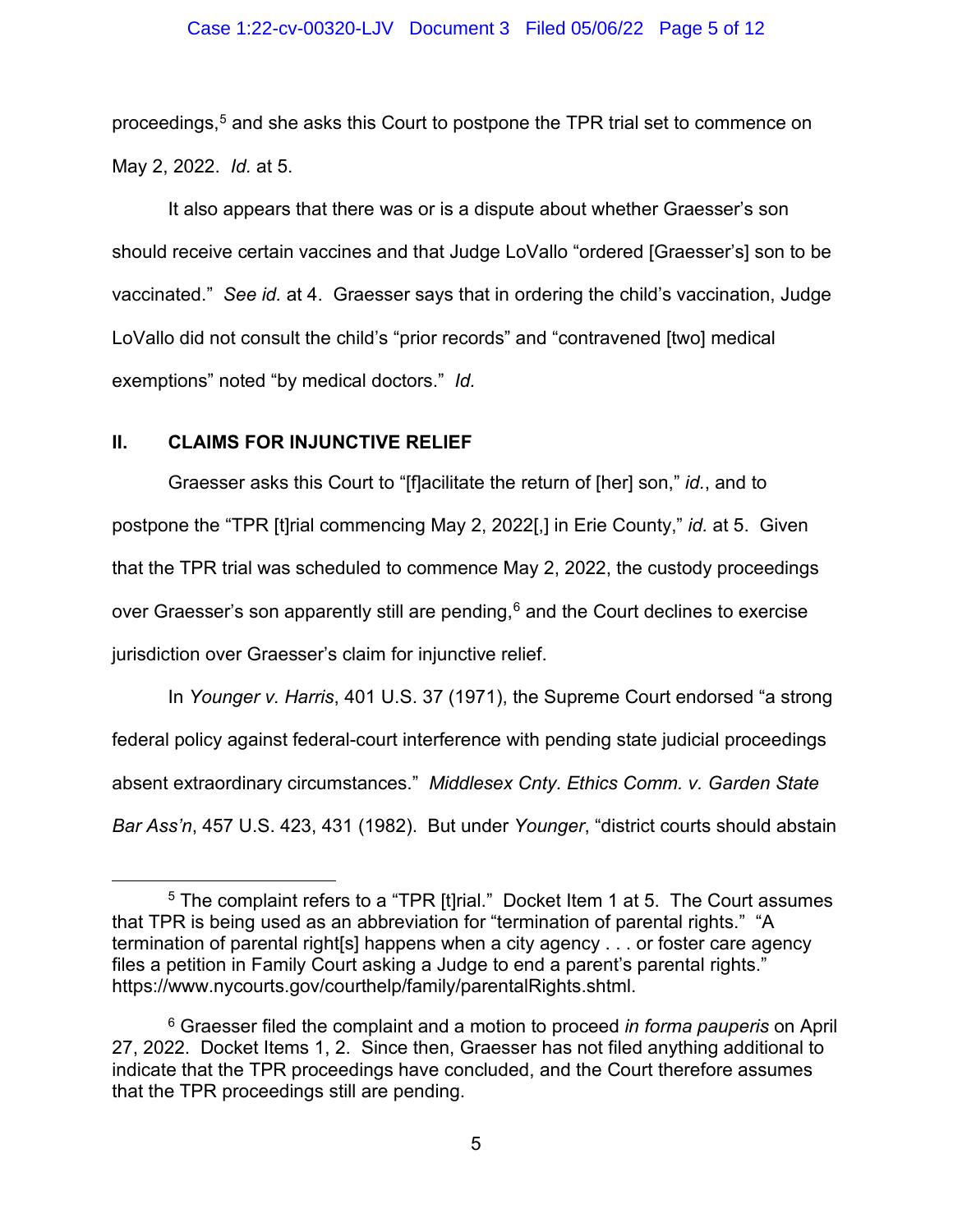## Case 1:22-cv-00320-LJV Document 3 Filed 05/06/22 Page 6 of 12

from exercising jurisdiction only in three 'exceptional circumstances' involving (1) 'ongoing state criminal prosecutions,' (2) 'certain civil enforcement proceedings,' and (3) 'civil proceedings involving certain orders uniquely in furtherance of the state courts' ability to perform their judicial functions.'" *Falco v. Justs. of the Matrim. Parts of Sup. Ct. of Suffolk Cnty.*, 805 F.3d 425, 427 (2d Cir. 2015) (quoting *Sprint Commc'ns, Inc. v. Jacobs*, 571 U.S. 69, 78 (2013)).

Graesser's request for this Court to intervene in the ongoing custody proceedings falls squarely in the third category. $^7\,$  In fact, "states have an especially strong interest" in "manag[ing] their own . . . custody proceedings." *Id.* (quoting *Phillips, Nizer, Benjamin, Krim & Ballon v. Rosenstiel*, 490 F.2d 509, 516 (2d Cir. 1973) (Friendly, J.)). Therefore, this Court may not intervene in those proceedings and issue orders frustrating the state's interest in enforcing Family Court decisions. *See Bukowski v. Spinner*, 709 F. App'x 87, 88 (2d Cir. 2018) (summary order) (quoting *Falco*, 805 F.3d at 428) ("[F]ederal-court abstention is required under [*Younger*], insofar as [plaintiff] seeks declaratory or injunctive relief that would interfere with a '[s]tate court's ability to perform its judicial function in . . . [an ongoing] custody proceeding[ ].'" (alterations in original)).

 $7$  To the extent that Graesser seeks to overturn any custody orders already issued by the Erie County Family Court, those claims likely are barred by the *Rooker-Feldman* doctrine. Under *Rooker-Feldman*, "federal district courts lack subject matter jurisdiction over disputes where a plaintiff essentially seeks review of a state-court decision." *St. Maarten v. J.P. Morgan Chase Bank, N.A.*, 2021 WL 2217503, at \*2 (E.D.N.Y. Jan. 14, 2021) (citing *Rooker v. Fidelity Tr. Co.*, 263 U.S. 413, 415-16 (1923); *District of Columbia Court of Appeals v. Feldman*, 460 U.S. 462, 486-87 (1983)). The doctrine applies when four factors are present: (1) the federal-court plaintiff lost in state court, (2) the plaintiff seeks redress for injuries caused by the state court judgment, (3) the plaintiff seeks federal court review of the state court judgment, and (4) the state court judgment was issued before the federal action was filed. *Hoblock v. Albany Cnty. Bd. of Elections*, 422 F.3d 77, 85 (2d Cir. 2005). All those factors appear to be present here for any custody decisions that already have been made.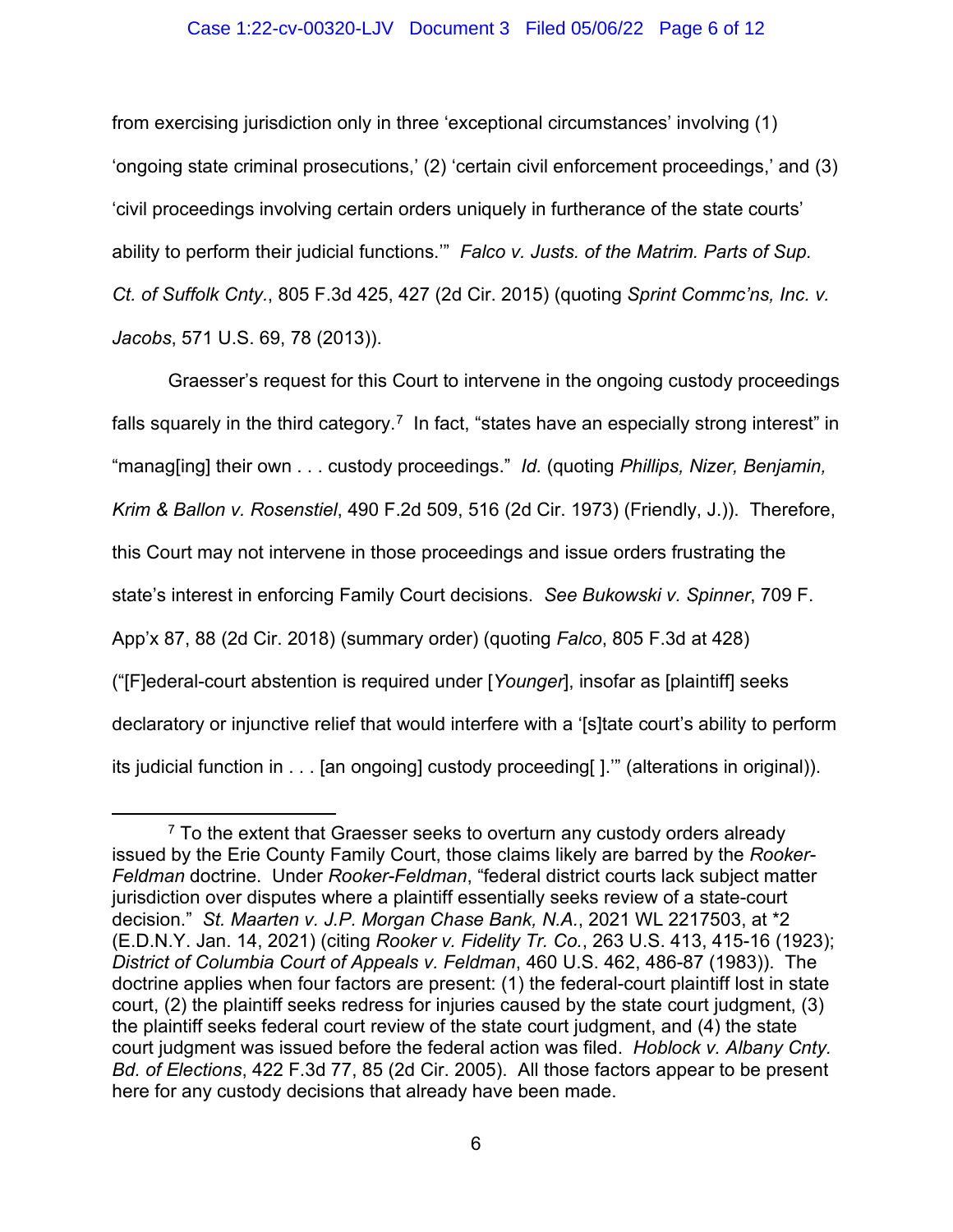In other words, this Court does not have the authority to intervene in Graesser's ongoing state-court custody proceedings nor second-guess any custody decisions made by the state court. Graesser's requests for injunctive relief in the form of an order returning her son to her or halting the ongoing custody proceedings therefore are denied and dismissed without leave to amend because amendment would be futile, *see Cuoco*, 222 F.3d at 112.

# **III. SECTION 1983 CLAIMS AGAINST CHAIRMAN VANRENSSELAER AND COMMISSIONER CANNON**

"To state a valid claim under 42 U.S.C. § 1983, the plaintiff must allege that the challenged conduct (1) was attributable to a person acting under color of state law, and (2) deprived the plaintiff of a right, privilege, or immunity secured by the Constitution or laws of the United States." *Whalen v. Cnty. of Fulton*, 126 F.3d 400, 405 (2d Cir. 1997) (citing *Eagleston v. Guido*, 41 F.3d 865, 875-76 (2d Cir. 1994)). "[T]o act under color of state law, a person must have exercised power 'possessed by virtue of state law and made possible only because the wrongdoer is clothed with the authority of state law.'" *Phillips v. Goord*, 2009 WL 909593, at \*3 (W.D.N.Y. Apr. 1, 2009) (citing *Polk Cnty. v. Dodson*, 454 U.S. 312, 317-18 (1981) (quoting *United States v. Classic*, 313 U.S. 299, 326 (1941))). Moreover, "a plaintiff must plead and prove 'that each Government-official defendant, through the official's own individual actions, has violated the Constitution.'" *Tangreti v. Bachmann*, 983 F.3d 609, 618 (2d Cir. 2020) (citing *Ashcroft v. Iqbal*, 556 U.S. 662, 676 (2009)). It is not enough to assert that the defendant is a "link[] in the [] chain of command." *See McKenna v. Wright*, 386 F.3d 432, 437 (2d Cir. 2004).

Graesser names Chairman VanRensselaer as a defendant but has not made any allegations against him. *See* Docket Item 1 at 2-5. Because personal involvement is a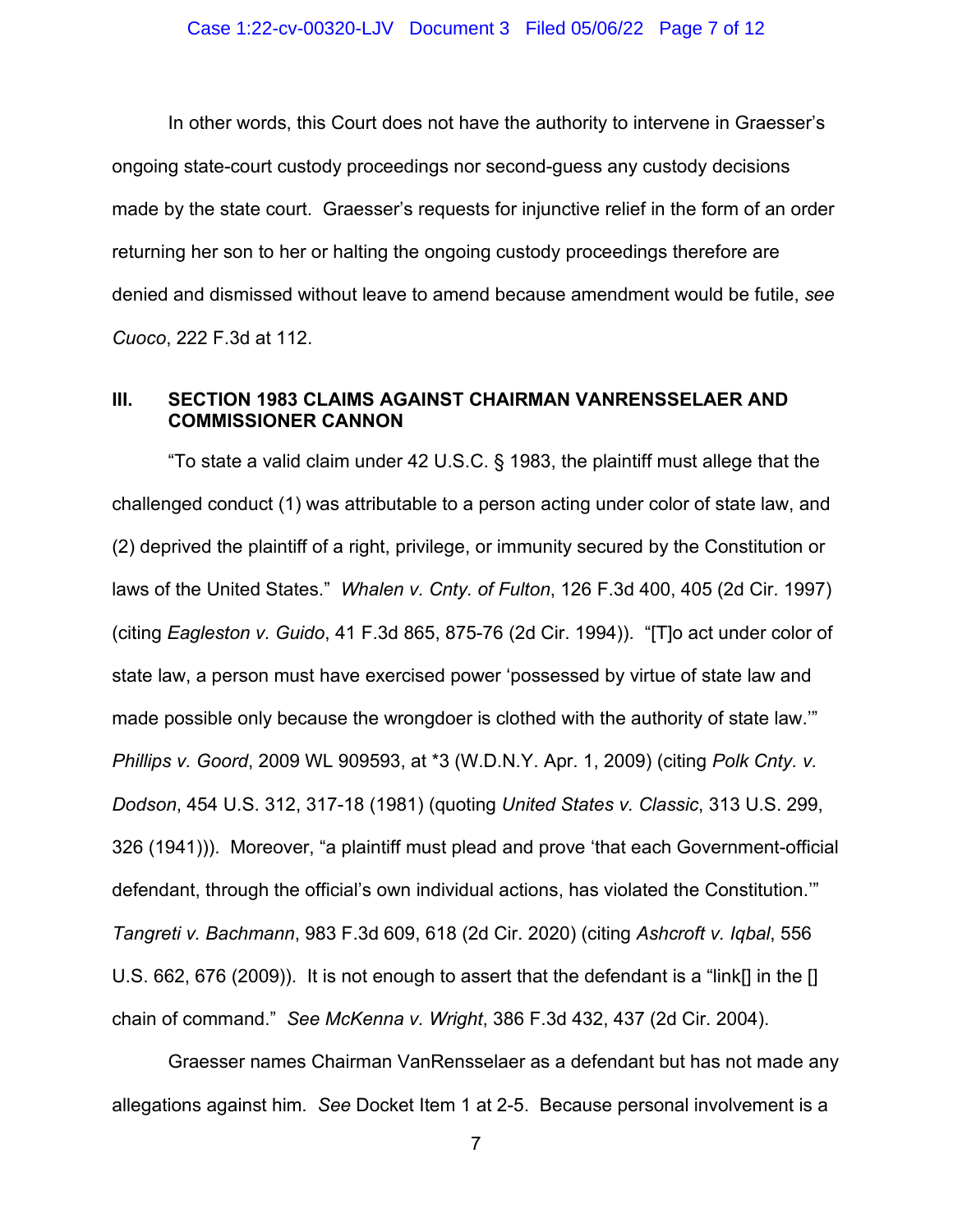#### Case 1:22-cv-00320-LJV Document 3 Filed 05/06/22 Page 8 of 12

prerequisite to liability under section 1983, Graesser has failed to state a viable section 1983 claim against Chairman VanRensselaer.

Likewise, Graesser has failed to state a viable section 1983 claim against Commissioner Cannon. Graesser says that "Erie County CPS/DSS took [her] son with no written or verbal warning," but she does not allege that Commissioner Cannon personally violated her federal or constitutional rights in any way. *See* Docket Item 1 at 4. And as noted above, personal involvement is required for liability under section 1983—even for defendants in supervisory positions.

Nevertheless, and in light of Graesser's *pro se* status, *see generally Cuoco*, 222 F.3d at 112, Graesser may amend her complaint to allege, if possible, how Chairman VanRensselaer and Commissioner Cannon were personally involved in violating her rights.

## **IV. ADA CLAIMS**

Graesser also asserts the ADA as a basis for her claims and asks this Court to order "the cessation of ADA . . . violations." *See* Docket Item 1 at 4. "Title II of the ADA requires that 'no qualified individual with a disability shall, by reason of such disability, be excluded from participation in or be denied the benefits of the services, programs, or activities of a public entity, or be subjected to discrimination by any such entity.'" *Wright v. N.Y. State Dep't of Corr*., 831 F.3d 64, 72 (2d Cir. 2016) (quoting 42 U.S.C. § 12132). To state a claim under this statute, a plaintiff must allege "(1) that he is a 'qualified individual' with a disability; (2) that he was excluded from participation in a public entity's services, programs or activities or was otherwise discriminated against by a public entity; and (3) that such exclusion or discrimination was due to his disability." *Hargrave*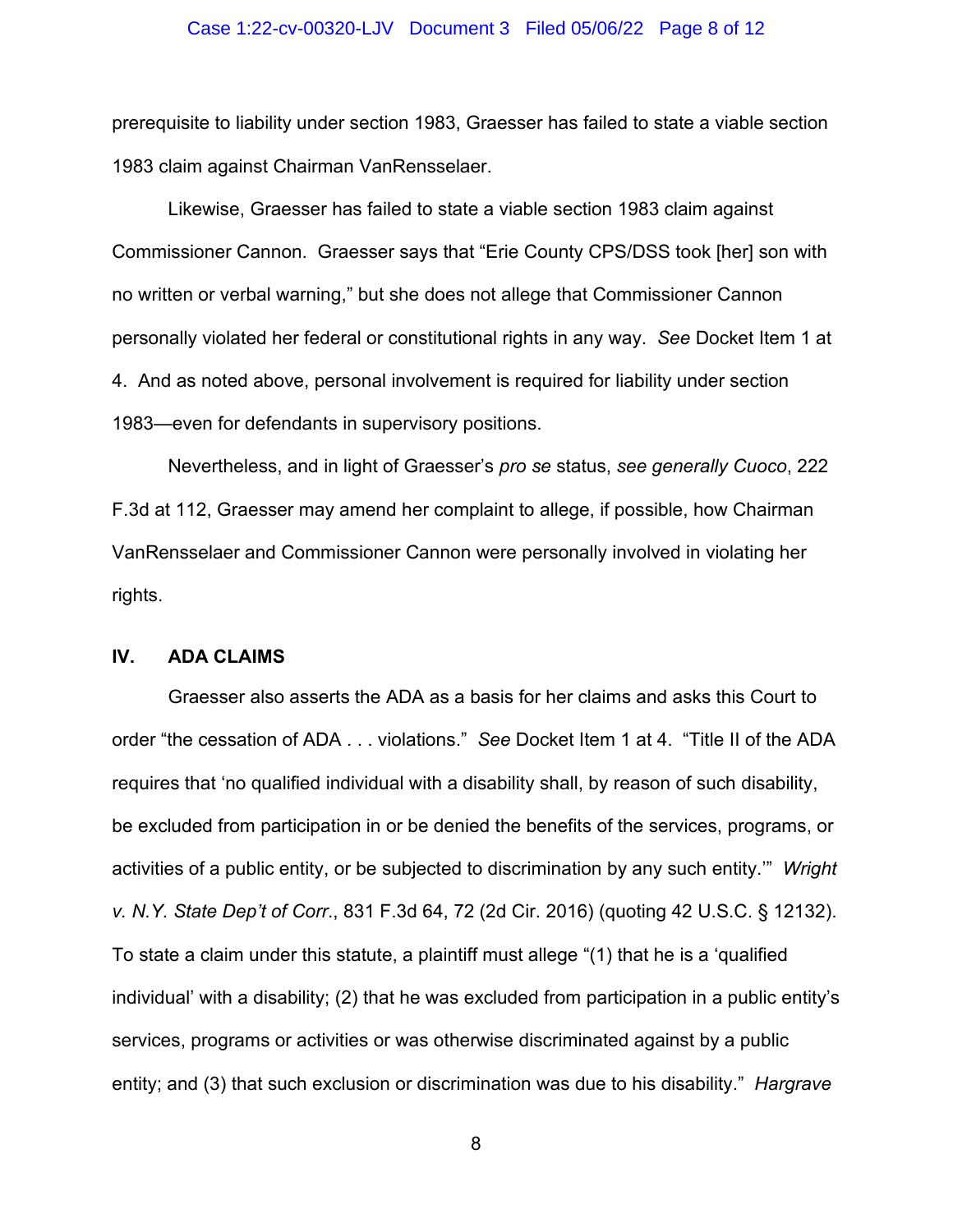*v. Vermont*, 340 F.3d 27, 34-35 (2d Cir. 2003) (citing 42 U.S.C. § 12132); *Henrietta D. v. Bloomberg*, 331 F.3d 261, 272 (2d Cir. 2003).

Graesser does not allege that she was discriminated against because of a disability, but she alleges that her son has a disability and seems to assert this claim on behalf her son. *See supra*, at 4 & n.3.

Although federal law affords parties a statutory right to "plead and conduct their own cases," 28 U.S.C. § 1654, that statute does not permit "unlicensed laymen to represent anyone else other than themselves," *Lattanzio v. COMTA*, 481 F.3d 137, 139 (2d Cir. 2007) (quoting *Eagle Assocs. v. Bank of Montreal*, 926 F.2d 1305, 1308 (2d Cir. 1991)); *see also Tse-Ming Cheung v. Youth Orchestra Found. of Buffalo, Inc.*, 906 F.2d 59, 61 (2d Cir. 1990) ("[A] non-attorney parent must be represented by counsel in bringing an action on behalf of his or her child."). Therefore, to the extent that Graesser seeks to bring ADA claims on behalf of her son, Graesser may not represent her son in this action and those claims are subject to dismissal. If Graesser's son would like to pursue those claims, an attorney must enter an appearance to represent Graesser's son and file an amended complaint that names Graesser's son as a plaintiff, and an attorney may do so within 45 days of the date of this order. Otherwise, the claim that Graesser's son was discriminated against in violation of the ADA will be dismissed without prejudice.

## **CONCLUSION**

Because Graesser meets the statutory requirements of 28 U.S.C. § 1915(a), the Court grants her request to proceed *in forma pauperis*, and her claims for damages against Judge LoVallo may proceed.But her claims for injunctive relief asking this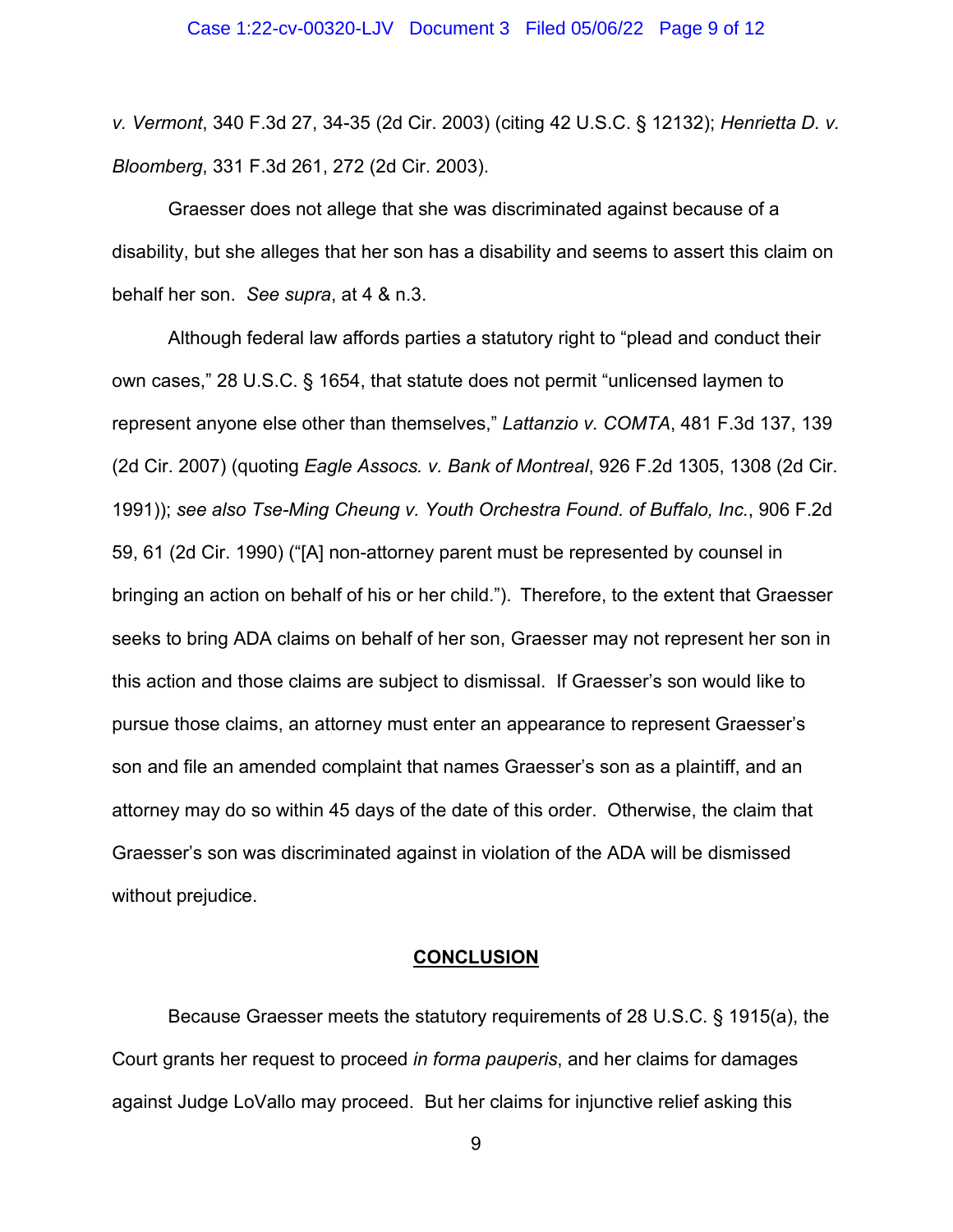## Case 1:22-cv-00320-LJV Document 3 Filed 05/06/22 Page 10 of 12

Court to intervene in her ongoing state-court custody proceeding are dismissed under 28 U.S.C. § 1915(e)(2), and her claims against Chairman VanRensselaer and Commissioner Cannon will be dismissed under those same sections unless she files an amended complaint **within 45 days of the date of this order** that corrects the deficiencies noted above and otherwise complies with Rules 8 and 10 of the Federal Rules of Civil Procedure. To the extent that Graesser seeks to bring an ADA claim on behalf of her son, her son's ADA claims will be dismissed unless **within 45 days of the date of this order**, an attorney enters an appearance to represent Graesser's son and files an amended complaint naming Graesser's son as a plaintiff.

Graesser is advised that an amended complaint is intended to *completely replace* the prior complaint in the action and thus "renders [any prior complaint] of no legal effect." *Int'l Controls Corp. v. Vesco*, 556 F.2d 665, 668 (2d Cir. 1977)*; see also Shields v. Citytrust Bancorp, Inc.*, 25 F.3d 1124, 1128 (2d Cir. 1994). Therefore, any amended complaint must include all allegations against each of the defendants so that the amended complaint stands alone as the only complaint that the defendants must answer in this action.

### **ORDER**

In light of the above, IT IS HEREBY

ORDERED that Graesser's motion to proceed *in forma pauperis*, Docket Item 2, is GRANTED; and it is further

ORDERED that Graesser's claims for injunctive relief asking this Court to intervene in an ongoing state-court custody proceeding are DISMISSED; and it is further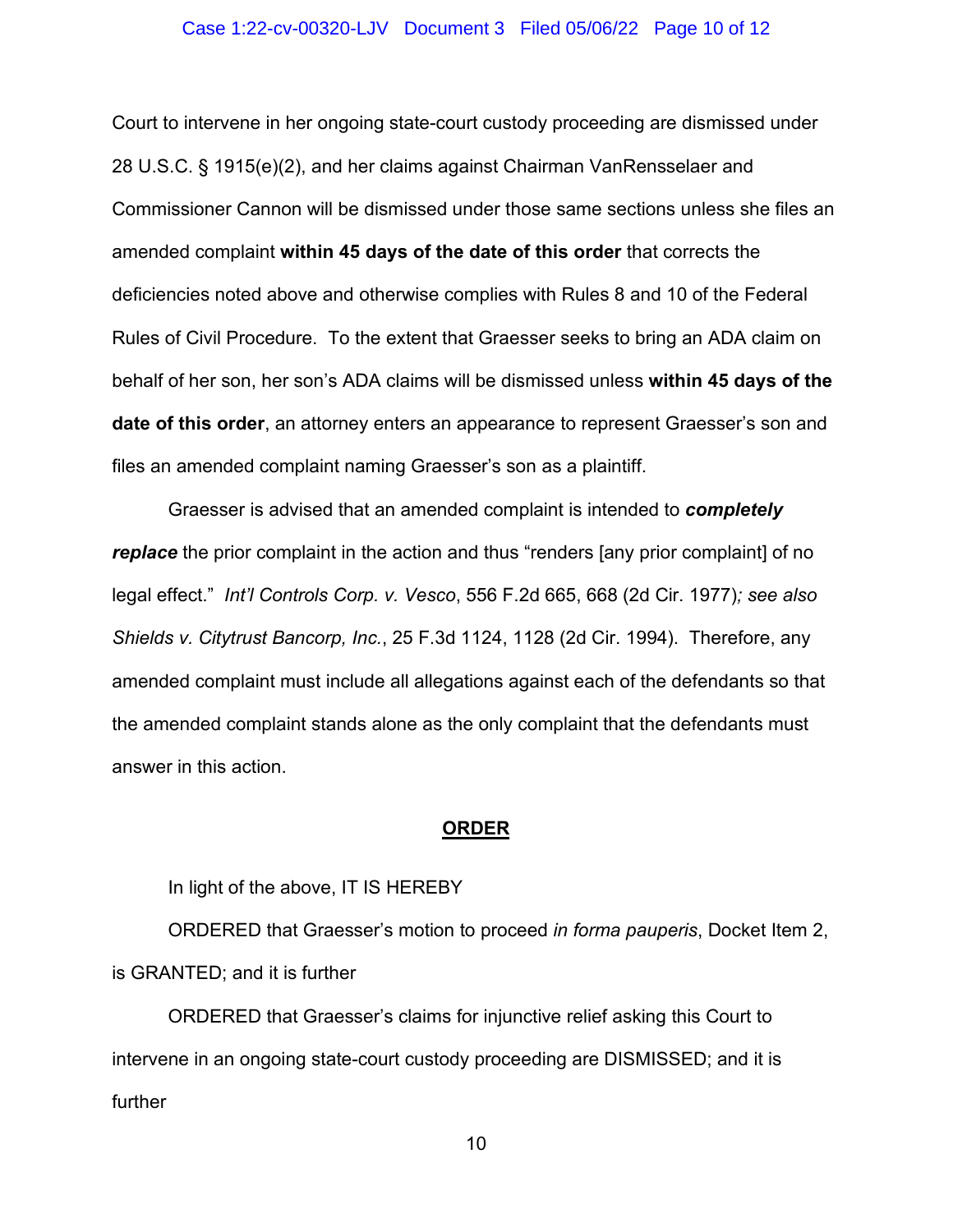## Case 1:22-cv-00320-LJV Document 3 Filed 05/06/22 Page 11 of 12

ORDERED that Graesser may amend her complaint **within 45 days of the date of this order;** and it is further

ORDERED that the Clerk of Court shall send to Graesser with this order a copy of the original complaint, a blank non-prisoner complaint form, and the instructions for preparing an amended complaint; $8$  and it is further

ORDERED that if Graesser does not file an amended complaint correcting the deficiencies noted above **within 45 days of the date of this order**, her claims against Chairman VanRensselaer and Commissioner Cannon will be dismissed without further order and the Clerk of Court shall terminate Chairman VanRensselaer and Commissioner Cannon as defendants to this action; and it is further

ORDERED that unless **within 45 days of the date of this order** an attorney enters an appearance to represent Graesser's son and files an amended complaint naming Graesser's son as a plaintiff, her son's ADA claims will be dismissed without prejudice without further order; and it is further

ORDERED that if Graesser does not file an amended complaint correcting the deficiencies noted above **within 45 days of the date of this order**, the Clerk of Court shall cause the United States Marshals Service to serve copies of the summons, complaint, and this order upon defendant Judge LoVallo, without the plaintiff's payment

 $8$  The plaintiff is advised that she may be eligible for help in amending her complaint from the Pro Se Assistance Program, a joint project staffed by the University at Buffalo School of Law and the Erie County Bar Association Volunteer Lawyers Project. The program can be reached by calling 716-847-0662, ext. 340, and leaving a message. Additional information is available at https://www.nywd.uscourts.gov/pro-seassistance-program-0.